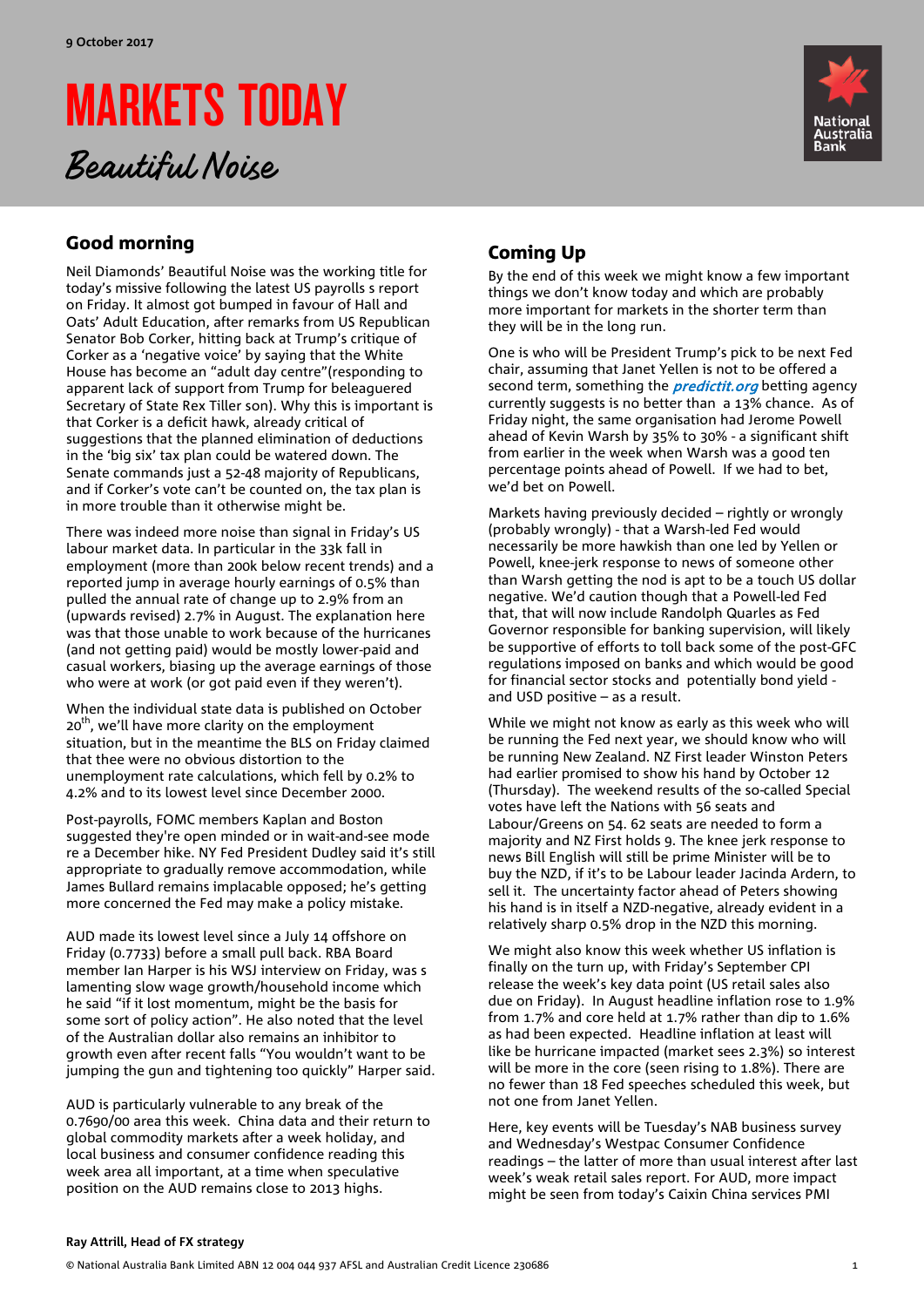(remembering the official version rose to 55.4 from 53.4, but the official and Caixin vintages of manufacturing PMI diverged - former up to 52.4 from 51.7 but the latter down to 51.0 from 51.6). Similar divergence in today's services read play with the grain of slowdown concerns already evident in August activity readings. Commodity prices will also be import with China returning from a week-long holiday. Will the 22% fall in iron ore prices

## **Overnight**

since late August resume?

On global stock markets, the S&P 500 was -0.11%. Bond markets saw US 10-years +1.09bp to 2.36%. In commodities, Brent crude oil -2.42% to \$55.62, gold+0.1% to \$1,272, iron ore +1.2% to \$62.24, steam coal -1.3% to \$97.35, met. coal +0.0% to \$180.00. AUD is at 0.7774 and the range since Friday 5pm Sydney time is 0.7733 to 0.7798.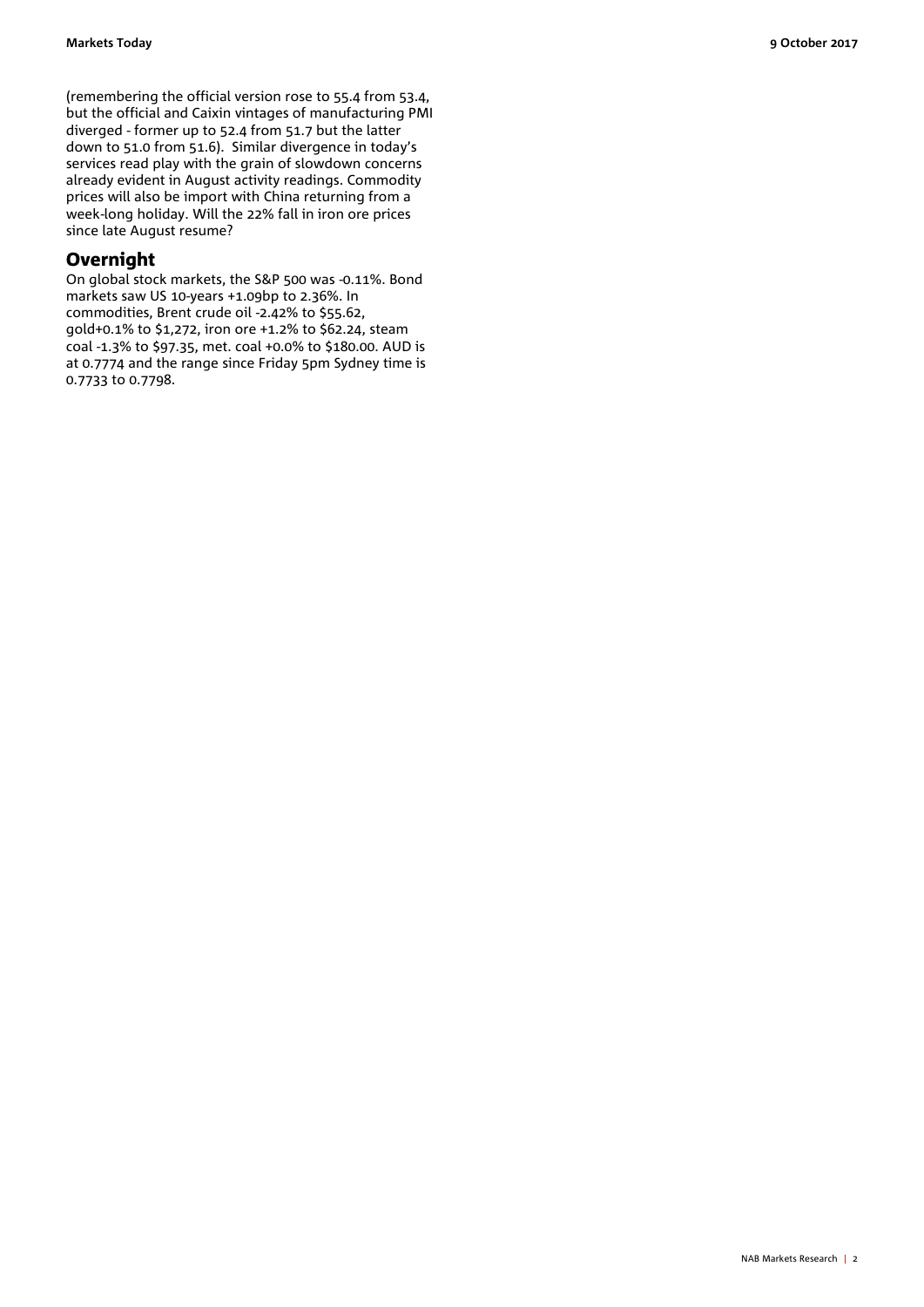### Markets









|            |        | Indicative 24hr<br>ranges (**) |        |        |            | Other FX |        | <b>Major Indices</b> |        |         |         | Last        | % da    |        |
|------------|--------|--------------------------------|--------|--------|------------|----------|--------|----------------------|--------|---------|---------|-------------|---------|--------|
|            | Last   | % chae                         | Low    | High   |            | Last     | % chge |                      | Last   | % day   | % $y/y$ | Oil (Brent) | 55.62   | $-2.4$ |
| AUD        | 0.7774 | $-0.3$                         | 0.7733 | 0.7798 | <b>HKD</b> | 7.8063   | 0.0    | Dow                  | 22,774 | $-0.01$ | 24.9    | Oil (WTI)   | 49.29   | $-3.0$ |
| <b>NZD</b> | 0.7057 | $-0.8$                         | 0.7051 | 0.7119 | <b>CNY</b> | 6.6528   | 0.0    | S&P 500              | 2,549  | $-0.11$ | 18.4    | Oil (Tapis) | 58.42   | 1.1    |
| <b>EUR</b> | 1.1735 | 0.2                            | 1.1670 | 1.1739 | SGD        | 1.3664   | 0.1    | Nasdag               | 6,590  | 0.07    | 24.5    | Gold        | 1271.60 | 0.1    |
| GBP        | 1.3087 | $-0.2$                         | 1.3027 | 1.3121 | <b>IDR</b> | 13,519   | 0.4    | <b>VIX</b>           | 9.65   | 5.01    | $-28.4$ | <b>CRB</b>  | 180.95  | $-1.1$ |
| JPY        | 112.65 | $-0.2$                         | 112.57 | 113.44 | THB        | 33.43    | 0.1    | <b>FTSE</b>          | 7,523  | 0.2     | 6.8     | GS Metals   | 368.7   | $-0.8$ |
| CAD        | 1.2533 | $-0.3$                         | 1.2526 | 1.2598 | <b>KRW</b> | 1,142    | 0.0    | <b>DAX</b>           | 12,956 | $-0.1$  | 23.5    | Aluminium   | 2134.3  | $-0.8$ |
| AUD/EUR    | 0.6625 | $-0.5$                         | 0.6608 | 0.6697 | <b>TWD</b> | 30.39    | 0.1    | <b>CAC 40</b>        | 5,360  | $-0.4$  | 20.4    | Copper      | 6626.0  | $-0.6$ |
| AUD/JPY    | 87.56  | $-0.4$                         | 87.39  | 87.99  | PHP        | 51.17    | 0.4    | Nikkei               | 20,691 | 0.3     | 22.7    | Nickel      | 10524.0 | 0.6    |
| AUD/GBP    | 0.5940 | 0.0                            | 0.5913 | 0.6014 | <b>CHF</b> | 0.98     | $-0.1$ | Shanghai             | 3.349  | 0.0     | 11.5    | Zinc        | 3274.5  | $-1.7$ |
| AUD/NZD    | 1.1011 | 0.5                            | 1.0911 | 1.1025 | <b>SEK</b> | 8.12     | $-0.3$ | Hang Seng            | 28,458 | 0.3     | 19.3    | Ch. steel   | 3603.0  | 0.0    |
| AUD/CNH    | 5.1634 | $-0.5$                         | 5.1508 | 5.1885 |            |          |        | ASX 200              | 5.711  | 1.0     | 4.4     | Iron ore    | 62.2    | 1.2    |

**Foreign Exchange**

|            |         |                              |         | <b>Interest Rates</b> |               |      |                         |           |                | <b>Overnight Futures</b> |         | Met.coal    | 180.0  | 0.0                                     |
|------------|---------|------------------------------|---------|-----------------------|---------------|------|-------------------------|-----------|----------------|--------------------------|---------|-------------|--------|-----------------------------------------|
|            |         | <b>Indicative Swap Rates</b> |         |                       |               |      | Benchmark 10 Year Bonds |           |                |                          |         | Wheat Chic. | 462.8  | 0.7                                     |
|            | Cash    | 3mth                         | 2Yr     | 10Yr                  |               | Last |                         | chge Sprd |                | Last                     | Chge*   | Sugar       | 14.0   | $-2.8$                                  |
| <b>USD</b> | 1.25    | 1.35                         | 1.77    | 2.31                  | USD 10        | 2.36 | 1.09                    |           | Australia      |                          |         | Cotton      | 69.5   | 0.8                                     |
| AUD        | 1.50    | 1.70                         | 2.02    | 2.99                  | AUD 10        | 2.82 | 3.30                    | 0.46      | 3 mth bill     | 98.23                    | 1.00    | Coffee      | 130.0  | 2.2                                     |
| NZD        | 1.75    | 1.95                         | 2.21    | 3.26                  | NZD 10        | 2.96 | 1.50                    | 0.60      | 3 Yr bond      | 97.8                     | 0.00    |             |        |                                         |
| <b>EUR</b> | 0.00    | $-0.33$                      | $-0.17$ | 0.91                  | CAD 10        | 2.13 | 2.60                    | $-0.23$   | 10 Yr bond     | 97.14                    | $-3.00$ |             |        | Prob. of 25bps hike/cut at next meeting |
| GBP        | 0.25    | 0.34                         | 0.79    | 1.40                  | <b>EUR 10</b> | 0.46 | 0.30                    | $-1.90$   | $3/10$ sprd    | 0.66                     | 3.00    |             | bps    | %                                       |
| JPY        | $-0.03$ | $-0.05$                      | 0.03    | 0.27                  | GBP 10        | 1.36 | $-2.40$                 | $-1.00$   | SPI            | 5691.0                   | $-57.0$ | <b>RBA</b>  | $-1.0$ | $-4.0%$                                 |
| CAD        | 1.00    | 1.41                         | 1.91    | 2.40                  | JPY 10        | 0.06 | 1.00                    | $-2.30$   | *Change in bps |                          |         | FED         | -0     | $-0.4%$                                 |

| Other FX |                      |         | <b>Major Indices</b> |                          |         |          |                                    | Last    | % day   |
|----------|----------------------|---------|----------------------|--------------------------|---------|----------|------------------------------------|---------|---------|
| Last     | % chge               |         |                      | Last                     | % day   | % y/y    | Oil (Brent)                        | 55.62   | $-2.4$  |
| 7.8063   | 0.0                  |         | Dow                  | 22,774                   | $-0.01$ | 24.9     | Oil (WTI)                          | 49.29   | $-3.0$  |
| 6.6528   | 0.0                  |         | S&P 500              | 2,549                    | $-0.11$ | 18.4     | Oil (Tapis)                        | 58.42   | 1.1     |
| 1.3664   | 0.1                  |         | Nasdag               | 6,590                    | 0.07    | 24.5     | Gold                               | 1271.60 | 0.1     |
| 13,519   | 0.4                  |         | <b>VIX</b>           | 9.65                     | 5.01    | $-28.4$  | <b>CRB</b>                         | 180.95  | $-1.1$  |
| 33.43    | 0.1                  |         | <b>FTSE</b>          | 7,523                    | 0.2     | 6.8      | GS Metals                          | 368.7   | $-0.8$  |
| 1,142    | 0.0                  |         | DAX                  | 12,956                   | $-0.1$  | 23.5     | Aluminium                          | 2134.3  | $-0.8$  |
| 30.39    | 0.1                  |         | <b>CAC 40</b>        | 5,360                    | $-0.4$  | 20.4     | Copper                             | 6626.0  | $-0.6$  |
| 51.17    | 0.4                  |         | Nikkei               | 20,691                   | 0.3     | 22.7     | Nickel                             | 10524.0 | 0.6     |
| 0.98     | $-0.1$               |         | Shanghai             | 3,349                    | 0.0     | 11.5     | Zinc                               | 3274.5  | $-1.7$  |
| 8.12     | $-0.3$               |         | Hang Seng            | 28,458                   | 0.3     | 19.3     | Ch. steel                          | 3603.0  | 0.0     |
|          |                      |         | ASX 200              | 5,711                    | 1.0     | 4.4      | Iron ore                           | 62.2    | 1.2     |
|          |                      |         |                      |                          |         |          | St. Coal                           | 97.4    | $-1.3$  |
|          |                      |         |                      | <b>Overnight Futures</b> |         |          | Met.coal                           | 180.0   | 0.0     |
|          | chmark 10 Year Bonds |         |                      |                          |         |          | Wheat Chic.                        | 462.8   | 0.7     |
| Last     | chge                 | Sprd    |                      |                          | Last    | $Chqe^*$ | Sugar                              | 14.0    | $-2.8$  |
| 2.36     | 1.09                 |         |                      | Australia                |         |          | Cotton                             | 69.5    | 0.8     |
| 2.82     | 3.30                 | 0.46    |                      | 3 mth bill               | 98.23   | 1.00     | Coffee                             | 130.0   | 2.2     |
| 2.96     | 1.50                 | 0.60    |                      | 3 Yr bond                | 97.8    | 0.00     |                                    |         |         |
| 2.13     | 2.60                 | $-0.23$ |                      | 10 Yr bond               | 97.14   | $-3.00$  | Prob. of 25bps hike/cut at next me |         |         |
| 0.46     | 0.30                 | $-1.90$ |                      | $3/10$ sprd              | 0.66    | 3.00     |                                    | bps     | %       |
| 1.36     | $-2.40$              | $-1.00$ |                      | SPI                      | 5691.0  | $-57.0$  | <b>RBA</b>                         | $-1.0$  | $-4.0%$ |

| <b>Equities</b>          |         |         | Commodities* |         |                                         |  |  |  |
|--------------------------|---------|---------|--------------|---------|-----------------------------------------|--|--|--|
|                          |         |         |              | Last    | % day                                   |  |  |  |
| Last                     | % day   | % y/y   | Oil (Brent)  | 55.62   | $-2.4$                                  |  |  |  |
| 22,774                   | $-0.01$ | 24.9    | Oil (WTI)    | 49.29   | $-3.0$                                  |  |  |  |
| 2,549                    | $-0.11$ | 18.4    | Oil (Tapis)  | 58.42   | 1.1                                     |  |  |  |
| 6,590                    | 0.07    | 24.5    | Gold         | 1271.60 | 0.1                                     |  |  |  |
| 9.65                     | 5.01    | $-28.4$ | <b>CRB</b>   | 180.95  | $-1.1$                                  |  |  |  |
| 7,523                    | 0.2     | 6.8     | GS Metals    | 368.7   | $-0.8$                                  |  |  |  |
| 12,956                   | $-0.1$  | 23.5    | Aluminium    | 2134.3  | $-0.8$                                  |  |  |  |
| 5.360                    | $-0.4$  | 20.4    | Copper       | 6626.0  | $-0.6$                                  |  |  |  |
| 20,691                   | 0.3     | 22.7    | Nickel       | 10524.0 | 0.6                                     |  |  |  |
| 3.349                    | 0.0     | 11.5    | Zinc         | 3274.5  | $-1.7$                                  |  |  |  |
| 28,458                   | 0.3     | 19.3    | Ch. steel    | 3603.0  | 0.0                                     |  |  |  |
| 5.711                    | 1.0     | 4.4     | Iron ore     | 62.2    | 1.2                                     |  |  |  |
|                          |         |         | St. Coal     | 97.4    | $-1.3$                                  |  |  |  |
| <b>Overnight Futures</b> |         |         | Met.coal     | 180.0   | 0.0                                     |  |  |  |
|                          |         |         | Wheat Chic.  | 462.8   | 0.7                                     |  |  |  |
|                          | Last    | $Chqe*$ | Sugar        | 14.0    | $-2.8$                                  |  |  |  |
| stralia                  |         |         | Cotton       | 69.5    | 0.8                                     |  |  |  |
| ith bill                 | 98.23   | 1.00    | Coffee       | 130.0   | 2.2                                     |  |  |  |
| r bond                   | 97.8    | 0.00    |              |         |                                         |  |  |  |
| Yr bond                  | 97.14   | $-3.00$ |              |         | Prob. of 25bps hike/cut at next meeting |  |  |  |
|                          |         |         |              |         |                                         |  |  |  |

|            | bps    | %       |
|------------|--------|---------|
| <b>RBA</b> | $-1.0$ | $-4.0%$ |
| <b>FED</b> | -∩     | $-0.4%$ |

Please note the high/low FX rates are only an indication. Please refer to your National Dealer for confirmation.

\* All near futures contracts, except CRB. GS Metals is Goldman Sachs industrial metals index. Metals prices are CME. Emissions: ICE Dec contracts, Euros<br>\*\* These are indicative ranges over the past 24 hours; please confirm

Last is around 6:30am Sydney

Source: Bloomberg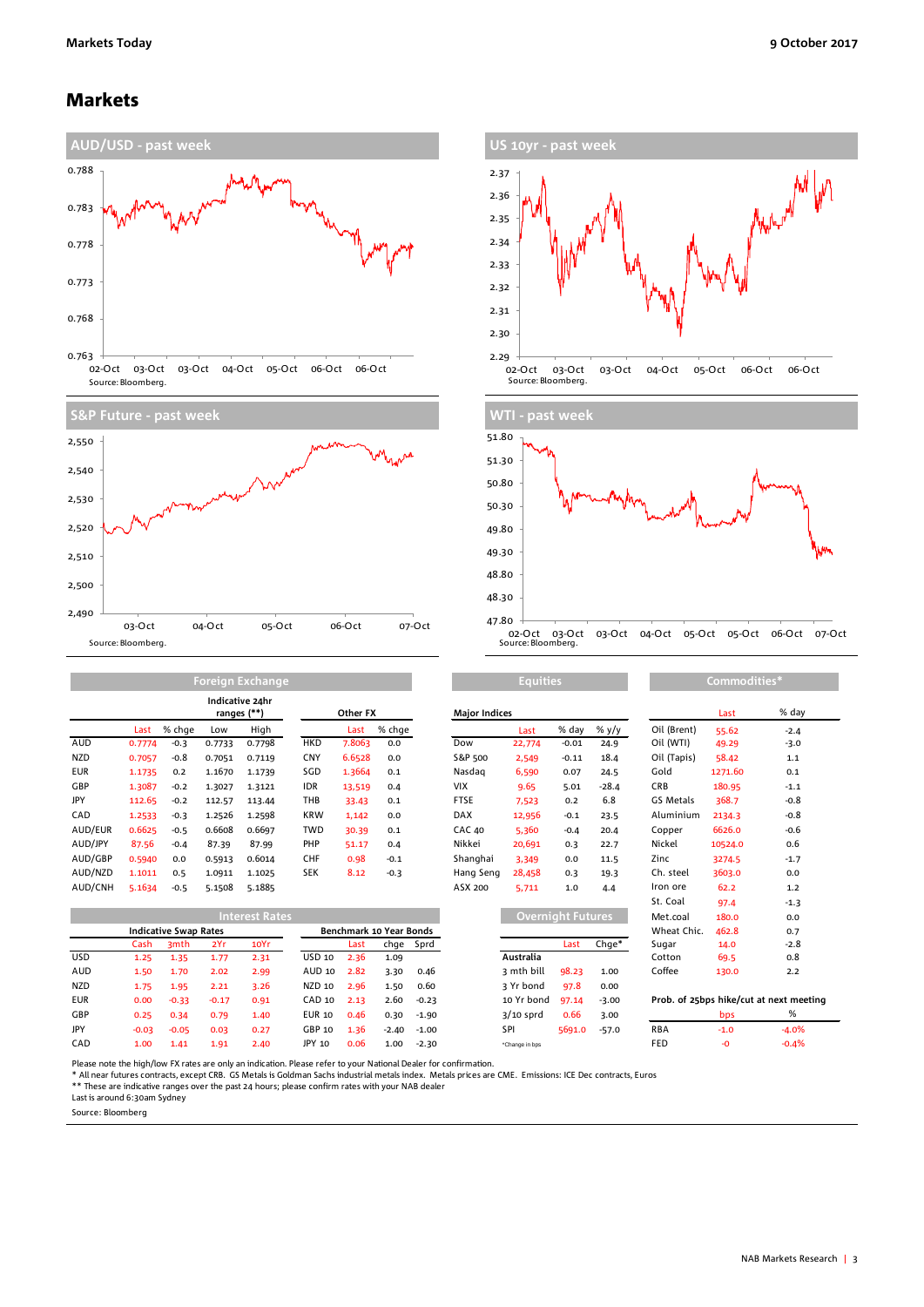# **CALENDAR**

|                           | Monday, 9 October 2017                                         |                |            |             |                |                   |                   |
|---------------------------|----------------------------------------------------------------|----------------|------------|-------------|----------------|-------------------|-------------------|
| <b>CH</b>                 | Caixin China PMI Services/Composite                            | Sep            |            |             | 52.7/52.4      | 2.45              | 12.45             |
| AU                        | <b>Foreign Reserves</b>                                        | Sep            |            |             | 76.3           | 6.30              | 16.30             |
| GE                        | Industrial Production SA MoM                                   | Aug            |            | 0.8         | 0.0            | 7.00              | 17.00             |
| EC                        | Bank of Portugal Governor Costa Speaks at Conference in Lisbon |                |            |             |                | 9.00              | 19.00             |
| EC                        | Sentix Investor Confidence                                     | Oct            |            | 28          | 28.2           | 9.30              | 19.30             |
|                           |                                                                |                |            |             |                |                   |                   |
| CA                        | Bloomberg Nanos Confidence                                     | Oct 6          |            |             | 58.3           | 15.00             | 1.00              |
|                           | Tuesday, 10 October 2017                                       |                |            |             |                |                   |                   |
| <b>NZ</b>                 | REINZ House Sales YoY                                          | Sep            |            |             | $-20.0$        | 10-14 Oct release |                   |
| NZ                        | Card Spending Retail MoM                                       | Sep            | 0.4        | 0.7         | $-0.2$         | 22.45             | 8.45              |
| AU                        | ANZ Roy Morgan Weekly Consumer Confidence Index                | Oct 8          |            |             | 113.4          | 23.30             | 9.30              |
| UK                        |                                                                |                |            |             | 1.3            | 0.10              | 10.10             |
|                           | BRC Sales Like-For-Like YoY                                    | Sep            |            | 2030        |                | 0.50              | 10.50             |
| JN                        | BoP Current Account Adjusted                                   | Aug            |            |             | 2032.9         |                   |                   |
| AU                        | <b>NAB Business Conditions/Confidence</b>                      | Sep            |            | T           | 15/5           | 1.30              | 11.30             |
| AU                        | RBA's Debelle Gives Speech in HK Via Video Link                |                |            |             |                |                   | 15.20             |
| GE                        | Current Account Balance                                        | Aug            |            |             | 19.4           | 7.00              | 17.00             |
| CН                        | New Yuan Loans/Aggregate Financing CNY                         | Sep            |            | 1230/1572.7 | 1090/1480      | 10-18 Oct release |                   |
|                           |                                                                |                |            | 0.2         | 0.2            | 9.30              | 19.30             |
| UK                        | Industrial Production MoM                                      | Aug            |            |             |                |                   |                   |
| UK                        | <b>Construction Output SA MoM</b>                              | Aug            |            | $-0.4$      | -0.9           | 9.30              | 19.30             |
| UK                        | Trade Balance                                                  | Aug            |            | $-2800$     | $-2872.0$      | 9.30              | 19.30             |
| US                        | NFIB Small Business Optimism                                   | Sep            |            | 104.8       | 105.3          | 11.00             | 21.00             |
| UK                        | NIESR GDP Estimate                                             | Sep            |            |             | 0.4            | 13.00             | 23.00             |
| CA                        | <b>Housing Starts</b>                                          | Sep            |            |             | 223.2          | 13.15             | 23.15             |
|                           |                                                                |                |            |             |                |                   |                   |
| JN                        | Eco Watchers Survey Current SA                                 | Sep            |            | 49.5        | 49.7           |                   |                   |
| JN                        | Machine Tool Orders YoY                                        | Sep P          |            |             | 36.2           | 7.00              | 17.00             |
| US                        | Fed's Kashkari Speaks at Regional Economic Conference          |                |            |             |                | 15.00             | 1.00              |
| CA                        | Bank of Canada's Wilkins speaks at IMF panel                   |                |            |             |                | 19.00             | 5.00              |
|                           | Nednesday, 11 October 2017                                     |                |            |             |                |                   |                   |
| <b>NZ</b>                 | ANZ Truckometer Heavy MoM                                      | Sep            |            |             | 6.2            | 22.00             | 8.00              |
|                           |                                                                |                |            |             |                | 0.30              | 10.30             |
| AU                        | Westpac Consumer Conf SA MoM/Index                             | Oct            |            | $\prime$    | 2.5/97.9       |                   |                   |
| JN                        | Core Machine Orders MoM/YoY                                    | Aug            |            | 0.7/0.3     | $8.0/-7.5$     | 0.50              | 10.50             |
| US                        | Fed's Kaplan Speaks at Stanford Institute                      |                |            |             |                | 1.00              | 11.00             |
| US                        | Fed's Evans Speaks on Economy and Monetary Policy              |                |            |             |                | 12.15             | 22.15             |
| JN                        | Machine Tool Orders YoY                                        | Sep P          |            |             | 36.2           | 7.00              | 17.00             |
| US                        |                                                                |                |            |             | 6170.0         | 15.00             | 1.00              |
|                           | JOLTS Job Openings                                             | Aug            |            |             |                |                   |                   |
| <b>US</b>                 | <b>FOMC Meeting Minutes</b>                                    |                |            |             |                | 19.00             | 5.00              |
| US                        | Fed's Williams Gives Community Leaders Speech                  |                |            |             |                | 19.40             | 5.40              |
| EC                        | ECB's Praet Speaks in New York                                 |                |            |             |                | 19.50             | 5.50              |
| Thursday                  | 12 October 2017                                                |                |            |             |                |                   |                   |
| NZ                        | Food Prices MoM                                                | Sep            | $-0.4$     |             | 0.6            | 22.45             | 8.45              |
| UK                        | RICS House Price Balance                                       |                |            |             | 6.0            | 0.10              | 10.10             |
|                           |                                                                | Sep            |            |             |                |                   |                   |
| JN                        | PPI YoY                                                        | Sep            |            | 3           | 2.9            | 0.50              | 10.50             |
| <b>NZ</b>                 | ANZ Consumer Confidence Index                                  | Oct            |            |             | 129.9          | 1.00              | 11.00             |
| AU                        | Consumer Inflation Expectation                                 | Oct            |            |             | 3.8            | 1.00              | 11.00             |
| AU                        | Home Loans/Investment Lending MoM                              | Aug            | 0.0        | 0.5/        | $2.9/-3.9$     | 1.30              | 11.30             |
| JN                        | Tertiary Industry Index MoM                                    | Aug            |            | 0.1         | 0.1            | 5.30              | 15.30             |
|                           |                                                                |                |            |             |                | 9.30              | 19.30             |
| UK                        | Bank of England Credit Conditions & Bank Liabilities Surveys   |                |            |             |                |                   |                   |
| EC                        | Industrial Production SA MoM                                   | Aug            |            | 0.5         | 0.1            | 10.00             | 20.00             |
| CA                        | New Housing Price Index MoM                                    | Aug            |            |             | 0.4            | 13.30             | 23.30             |
| CA                        | Teranet/National Bank HPI MoM                                  | Sep            |            |             | 0.6            | 13.30             | 23.30             |
| US                        | PPI Final Demand MoM                                           | Sep            |            | 0.4         | 0.2            | 13.30             | 23.30             |
|                           |                                                                |                |            |             | 260.0          | 13.30             | 23.30             |
| US                        | Initial Jobless Claims                                         | Oct 7          |            |             |                |                   |                   |
| US.                       | Bloomberg Consumer Comfort                                     | Oct 8          |            |             | 49.9           | 14.45             | 0.45              |
| EC/US                     | ECB's Draghi, Fed's Brainard Speak on Monetary Policy Panel    |                |            |             |                | 15.15             | 1.15              |
| US                        | Fed's Powell Speaks at IIF Conference in Washington            |                |            |             |                | 15.30             | 1.30              |
| CA                        | BOC's Wilkins speaks at IIF Panel                              |                |            |             |                | 20.15             | 6.15              |
| Friday,                   | 13 October 2017                                                |                |            |             |                |                   |                   |
|                           |                                                                |                |            |             |                | 22.30             | 8.30              |
| <b>NZ</b>                 | BusinessNZ Manufacturing PMI                                   | Sep            |            |             | 57.9           |                   |                   |
| AU                        | RBA Financial Stability Review                                 |                |            |             |                | 1.30              | 11.30             |
| <b>CH</b>                 | <b>Trade Balance CNY</b>                                       | Sep            |            | 266         | 286.5          | 3.00              | 13.00             |
| <b>CH</b>                 | <b>Exports/Imports YoY CNY</b>                                 | Sep            |            | 11.5/16.7   | 6.9/14.4       | 3.00              | 13.00             |
| <b>CH</b>                 | <b>Trade Balance</b>                                           | Sep            |            | 38.05       | 42.0           | 3.10              | 13.10             |
| <b>CH</b>                 | <b>Exports/Imports YoY</b>                                     | Sep            |            | 9.8/15.2    | 5.5/13.3       | 3.10              | 13.10             |
|                           |                                                                |                |            |             |                |                   |                   |
| GE                        | CPI EU Harmonized MoM/YoY                                      | Sep F          |            | 0/1.8       | 0.0/1.8        | 7.00              | 17.00             |
| <b>US</b>                 | <b>CPI MoM/YoY</b>                                             | Sep            |            | 0.6/2.3     | 0.4/1.9        | 13.30             | 23.30             |
| <b>US</b>                 | CPI Ex Food and Energy MoM/YoY                                 | Sep            |            | 0.2/1.8     | 0.2/1.7        | 13.30             | 23.30             |
| US                        | Retail Sales Advance MoM                                       | Sep            |            | 1.6         | $-0.2$         | 13.30             | 23.30             |
| <b>US</b>                 | Retail Sales Ex Auto and Gas/Control Group                     | Sep            |            | 0.4/0.4     | $-0.1/-0.2$    | 13.30             | 23.30             |
| US                        | Monthly Budget Statement                                       | Sep            |            | 0           | $-107.7$       | 14.00             |                   |
|                           |                                                                |                |            |             |                | 15.00             | 1.00              |
| US                        | U. of Mich. Sentiment/5-10Y Inflation expectations             | Oct P          |            | 95/         | 95.1/2.5       |                   |                   |
| US                        | <b>Business Inventories</b>                                    | Aug            |            | 0.5         | 0.2            | 15.00             | 1.00              |
| US                        | Fed's Evans Speaks on Economy and Monetary Policy              |                |            |             |                | 15.25             | 1.25              |
| US                        | Fed's Kaplan Speaks in Boston                                  |                |            |             |                | 16.30             | 2.30              |
| US                        | Baker Hughes U.S. Rig Count/Oil Rigs                           | Oct 6          |            | 7           | 940.0/750.0    | 18.00             | 4.00              |
| US                        | Fed's Powell Speaks at Boston Fed Economic Conference          |                |            |             |                | 18.00             | 4.00              |
|                           | Monday, 16 October 2017                                        |                |            |             |                |                   |                   |
|                           | New Yuan Loans/Aggregate Financing CNY                         |                |            |             |                | -18 Oct release   |                   |
| CH                        |                                                                | Sep            |            | 1230        | 1090.0         |                   |                   |
| CН                        | Foreign Direct Investment YoY CNY                              | Sep            |            |             | 9.1            | -18 Oct release   |                   |
| NZ                        | REINZ House Sales YoY                                          | Sep            |            |             | $-20.0$        | 16 Oct release    |                   |
| US                        | Monthly Budget Statement                                       | Sep            |            | o           | $-107.7$       |                   | "#VALUE! "#VALUE! |
| <b>NZ</b>                 | Performance Services Index                                     | Sep            |            |             | 57.3           | 22.30             | 8.30              |
| UK                        | Rightmove House Prices MoM/YoY                                 | Oct            |            |             | $-1.2/1.1$     | 0.10              | 10.10             |
|                           |                                                                |                |            |             |                |                   |                   |
| CH                        | CPI/PPI YoY                                                    | Sep            |            | 1.6/6.5     | 1.8/6.3        | 2.30              | 12.30             |
| JN                        | Industrial Production MoM/YoY                                  | Aug F          |            |             | 2.1/5.4        | 5.30              | 15.30             |
| EC                        | <b>Trade Balance SA</b>                                        | Aug            |            |             | 18.6           | 10.00             | 20.00             |
| CA                        |                                                                |                |            |             | 24.0           | 13.30             | 23.30             |
| US                        | Int'l Securities Transactions                                  |                |            | 20          | 24.4           | 13.30             | 23.30             |
|                           |                                                                | Aug            |            |             |                |                   |                   |
|                           | <b>Empire Manufacturing</b>                                    | Oct            |            |             |                |                   |                   |
| CA                        | Existing Home Sales MoM                                        | Sep            |            |             | 1.3            | 14.00             | 0.00              |
| CA                        | Bloomberg Nanos Confidence                                     | Oct 6          |            |             | 58.3           | 15.00             | 1.00              |
| CA                        | <b>Business Outlook Future Sales</b>                           | 3Q             |            |             | 31.0           | 15.30             | 1.30              |
| CA                        | BoC Senior Loan Officer Survey                                 | 3Q             |            |             | 2.1            | 15.30             | 1.30              |
|                           |                                                                |                |            |             |                |                   |                   |
|                           | Upcoming Central Bank Interest Rate Announcements              |                |            |             |                |                   |                   |
| Europe ECB                |                                                                | 26-Oct         | $-0.4%$    | $-0.4%$     | $-0.4%$        |                   |                   |
| Canada, BoC               |                                                                |                |            |             | 1.00%          |                   |                   |
|                           |                                                                | 26-Oct         |            |             |                |                   |                   |
| Japan, BoJ                |                                                                | 31-Oct         | $-0.1%$    | $-0.1%$     | $-0.1%$        |                   |                   |
| <b>US Federal Reserve</b> |                                                                | 2-Nov          | 1.00-1.25% | 1.00-1.25%  | 1.00-1.25%     |                   |                   |
| UK BOE                    |                                                                | 2-Nov          |            |             | 0.25%          |                   |                   |
| Australia, RBA            | New Zealand, RBNZ                                              | 7-Nov<br>9-Nov | 1.50%      | 1.50%       | 1.50%<br>1.75% |                   |                   |

GMT: Greenwich Mean Time; AEST: Australian Eastern Standard Time